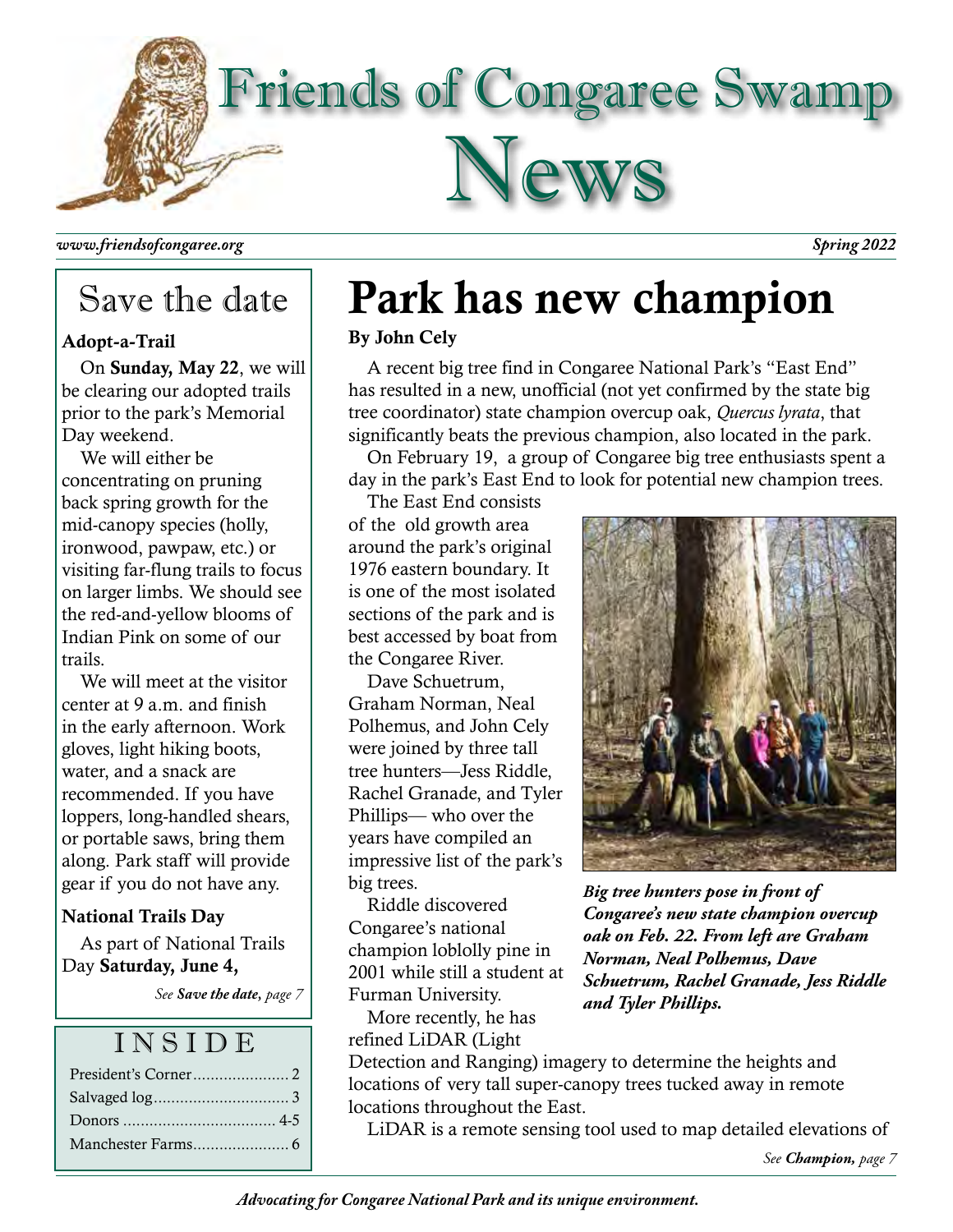

#### Park Leadership changes

K Lynn Berry will be leaving her position as superintendent of Congaree National Park for a post in California.

K Lynn has been at Congaree since November 2018. She has been selected as superintendent

of historic parks in the Oakland area, including Eugene O'Neill National Historic Site, John Muir National Historic Site, Torpedo Factory National Historic Site, Rosie the Riveter World War II Homefront National Historical Park, and Port Chicago Naval Magazine National Memorial.



*K Lynn Berry*

Two of the parks document labor history, and you are likely familiar with Betty Reid Soskin of Rosie the Riveter National Historical Park. Soskin recently retired at age 100 as an historical interpreter. She broadened interpretation at the site to include African-American women's contributions and challenges on the World War II home front.

I mostly interacted with K Lynn on development of the philanthropic partnership (see below). On many other matters, I found she gave admirable latitude to her staff, and we were often able to

| Friends of Congaree Swamp News is published quarterly by Friends of       |  |  |  |  |  |
|---------------------------------------------------------------------------|--|--|--|--|--|
| Congaree Swamp, P.O. Box 7746. Columbia, SC 29202-7746. It is distributed |  |  |  |  |  |
| free by mail to Friends members and other interested parties.             |  |  |  |  |  |
| All content is copyrighted and may not be reproduced except by express    |  |  |  |  |  |
| permission of Friends of Congaree Swamp.                                  |  |  |  |  |  |
| Subscription requests or changes of address may be sent to the above      |  |  |  |  |  |
| address or emailed to friendsofcongareeswamp@gmail.com. Please visit      |  |  |  |  |  |
| our Web site at www.friendsofcongaree.org.                                |  |  |  |  |  |
| Friends of Congaree Swamp advocates for Congaree National Park and its    |  |  |  |  |  |
| unique environment.                                                       |  |  |  |  |  |
| Dr. John Grego, President<br>Sharon H. Kelly, Editor                      |  |  |  |  |  |

work on projects primarily through staff contacts without her close supervision. Most recently, K Lynn organized a diverse coalition of Congaree Biosphere Region members in a Sustainable Communities project before her four-month detail to Great Sand Dunes National Park and Preserve.

Others in Friends have noted that the park appears to serve as a transitional park for those moving up the career ladder. Presumably both its smaller size and status as a national park prove attractive to applicants. Steve Akins, a health and safety manager for the National Park Service, is currently serving as interim superintendent at Congaree

Meanwhile, Gregory Cunningham, who has been chief of Interpretation, Education and Visitor Services for seven years at Congaree, announced he will begin work with the U.S. Forest Service as recreation program manager for Sumter National Forest and Francis Marion National Forest. Greg's new position will allow him to stay in state and he plans to remain active as a Congaree National Park volunteer.

Over the past couple years, I worked intensively with Greg on the Smithsonian Water/Ways exhibit and symposium, and then again as part of our close-knit organizing committee for Congaree Research Symposium 2022.

Greg was a pleasure to work with—unfailingly reliable and treating all obstacles with equanimity and resourcefulness. I will miss working with him on projects,, but look forward to running into him at the park.

### Partnership Agreement

Almost since the inception of Friends of Congaree Swamp, park superintendents have advocated for Friends of Congaree Swamp to sign a Philanthropic Partnership Agreement, a contractual arrangement between National Park Service units and their supporting organizations, including Friends groups.

The agreements focused narrowly on fundraising activities with tight reins on Friends' activities, including publications. Such agreements were designed for the many Friends groups whose primary focus is fund-raising for their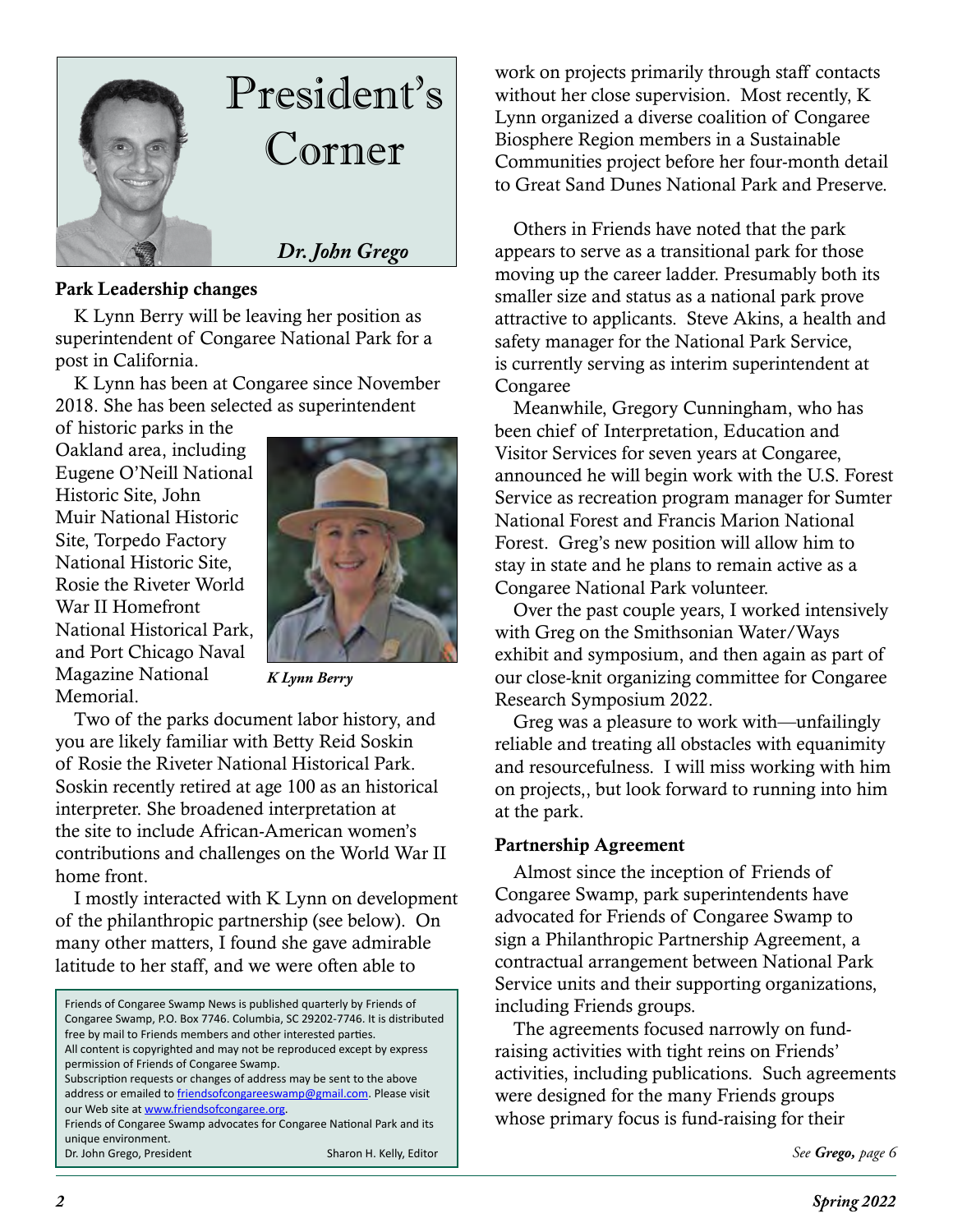







*The salvaged bald cypress trunk has made its way to Congaree National Park.*

*It's been about a year since Santee Debris, a timber salvage company, contacted Friends about donating the section of bald cypress trunk salvaged from Lake Marion. Cut at the turn of the last century and covered by the lake in the 1940s, it was retrieved from the lake several years ago and delivered to the park on March 25.* 

*This section is unusually well-preserved and displays original axe and crosscut saw harvesting techniques dating from the turn of the 20th century. Santee Debris owner Larry Shuler and employee Art Kossow carefully choreographed the journey from Santee to the park, where it rests in a cradle built by park staff.*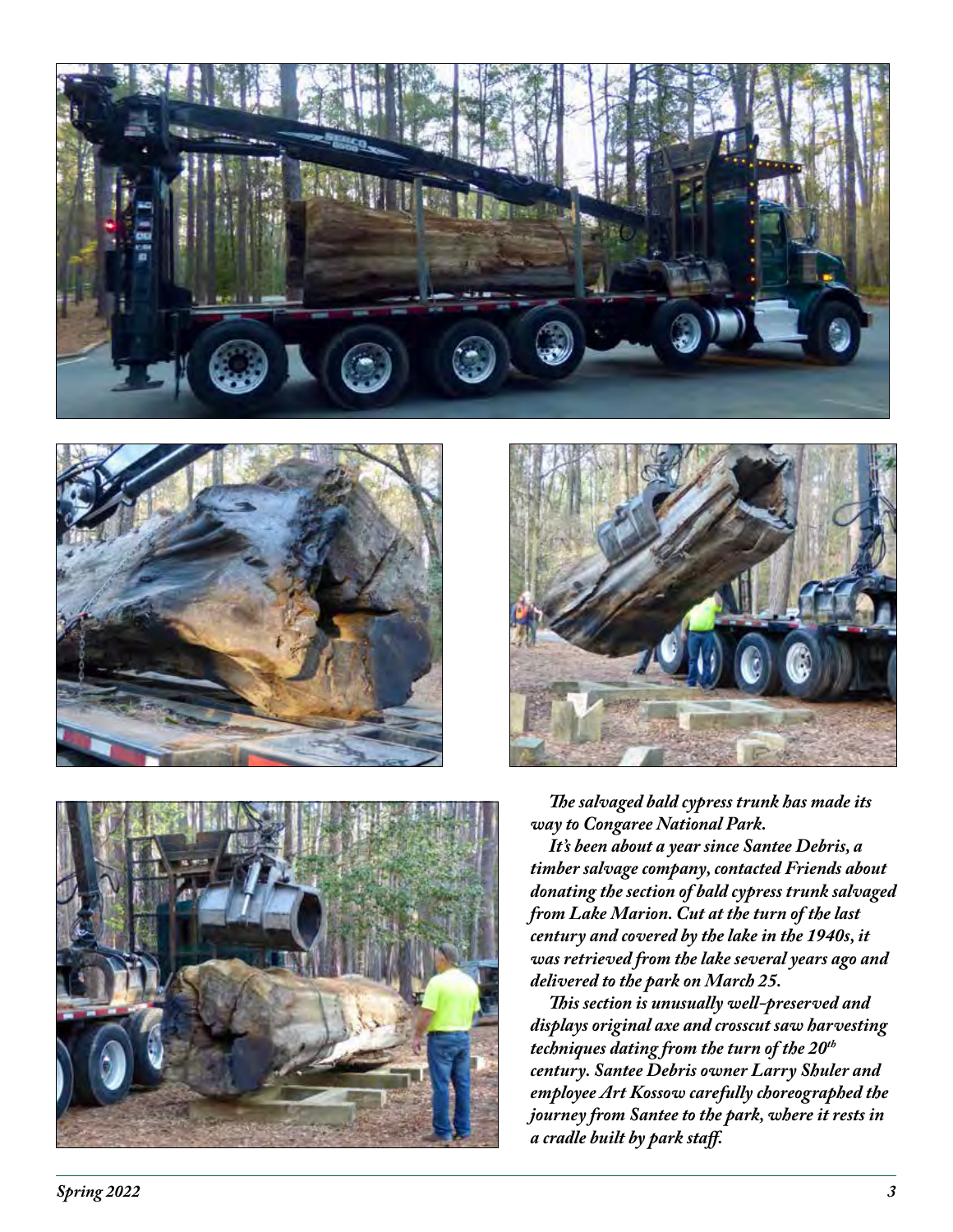# Thank you to Friends' supporters

We would like to thank all those who provided support to Friends of Congaree Swamp from January 2021 through March 2022.

#### **\$500 or more**

Anonymous Brett Barker John Cooper Kevin L. Fisher Raymond Frankel Foundation John M. & Rhonda C. Grego Susan Hamilton & Tom Gross Mark Kinzer Will & Louise Merriken Mr. & Mrs. Allen A. Montgomery Henry Nechemias & Valerie Marcil John O'Sheal Stangler Family Foundation John & Susan Steedman Richard Watkins Matthew W. Wyatt Advised Fund/ Community Foundation of Middle Tennessee

#### **\$100-\$450**

Anonymous donor Gene & Clare Allen Jon Astor/Boeing Corporation Larry H. Bachman John & Cindy Balaam Pete & Mary Balbach Barry R. Beasley & Jane Armstrong Natalie Bingham Carol Boggs & Ward Watt Katherine Boyle Emily Bryan Mary Bull & Craig Kridel Robert & Ann Buys John E. & Margaret Cely Stephen Chesley Humphrey Childers Alice & Jeff Clark Allen W. Conger and children William H. Conner Chanda Cooper Alma Creighton & Dean Kinzley Mr. Ernest Csiszar & Ms. JoAnn **Turnquist** Robert Davis Ray Davis

Debbie & John Dickinson William Easterbrooks Kelly & Richard Eckstrom Ed & Janet Elbrecht Ruth & Jim Elder Katherine Farrah Dr. Mary Fleming Finlay Madilyn Fletcher Cynthia Flynn & Guy Jones Ronald & Karen Galloway Ms. Gwendolyn Galphin Jerry Griggs & Deynise Lau Henry Hall Beverly & Tony Harper Kate Hartley Cynthia & John Hickman William Holland Frank Holleman Robert & Sandra Janiskee Juli J. Jones Ilene King Mr. & Mrs. Christopher B. Kirk Carol & John Kososki C. Joseph Long Nina & Francis Mack Karen Magradey Betty Mandell Cory Manning George T. McCutchen III Ed McDowell Harriet McMaster Ron & Martha Mickler E. Cecil Mills, Jr. Paul Palmer The Palmetto Garden Club of South Carolina Clayton & Bailey Slice Parker Joseph Partin Jeff & Brigitte Persels Jim Plant Neal & Jill Polhemus Dennis Poole Will Prioleau Jean J. Prothro John Rich Sien Rivera Patricia M. Rodgers Karl, Elaine, and Robert Rohr Deborah Salzberg & Jim Clark Katherine Satterfield & Ian Campbell

Frank Schultz Advised Fund Schwab Charitable Ned Self Anne Sinclair & Julian E. Ruffin Marcus Sizemore Mechele Slice Nancy L. Smith Hank Stallworth & Ann Nolte Steve & Janie Stancyk Ted & Alice Steinke Jenna Stephens Nancy E. Stone-Collum Christopher Sutton & Allison Goldstein Glenda Swearingen Janet Swigler William W. Truslow Jan & Ron Urban Luther & Doraine Wannamaker Tameria Warren Frank T. Watrous III & Lakyntiew L. Watrous Dr. Tristan & Mrs. Ella Weinkle Scott Wietecha Michelle Wilcox

#### **\$10-\$95**

Catherine Adan & Melvin Thompson, Jr. LaBruce Alexander Liz Almlie Virginia Asbury Margaret-Ann Ashburn Bob Askins Buddy Baker James Fennell & Glenna Barlow Roger Barnett Kathryn & Frank Barton Ellen Blundy Kenny & Maureen Boggs Martha C. Bogle Jim Bogle Ms. Molly Bonnell Emilie R. Booker Dianne Boykin James Boylston Jerry Bright Dianne Britton & Fred Druseikis Doug & Ethelmarie Brown Stephen Bruner Colleen Brunson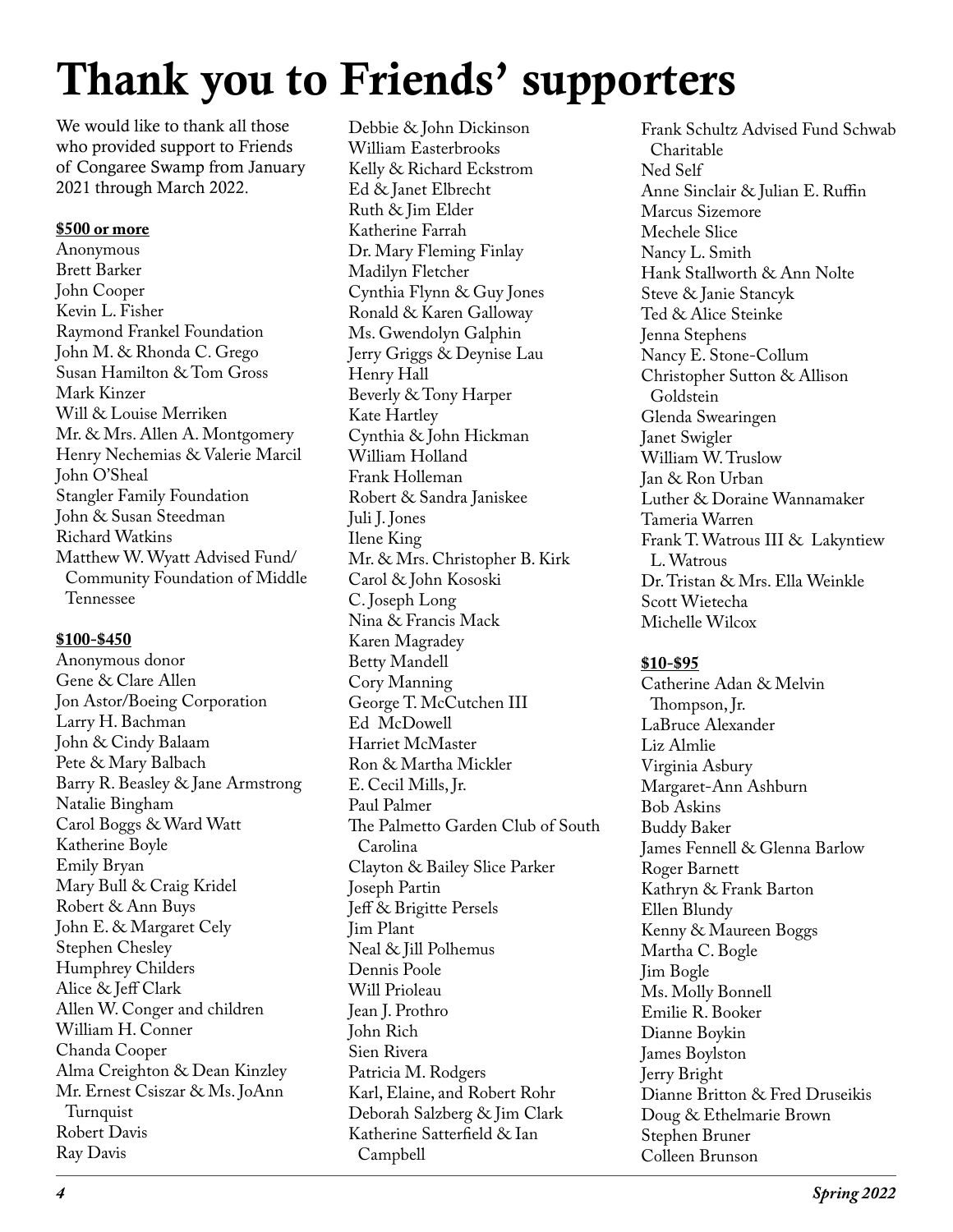Clare Buchanan Jim Bulak Mary Bumpas Vicki Bunnell & Gerrit Jobsis Malissa Burnette & Mike LeFever Elizabeth Burritt Ms. Karen Caddell Webb & Sarah Carroll Susan Lee Carter Les Case Kendrick & James Clements John Hughes Cooper John & Pam Corbacho Blaney A. Coskrey, III David Crosson Katherine David Ruth A. Dawson Mr. & Mrs. John Demko Steve C. Dennis Andrew & Chris Derajtys Norma S. Drafts Carolyn L. Duff Deborah Durden Phil Duwel Robert & Stephanie Eaddy Caroline Eastman Gina Elliott Katherine Elliott Robert & Linda Feller Hilda & Jon Flamholtz Jo & Ben Franklin William Frye Benjamin & Elena Gaston Kelly Gilbert Pat Gilmartin Carol Gist Brian Grabbatin Betty Grassnickle Stuart Greeter & Philoma Skipper Ronnie & Dargan Gregory James Paul Gremillion Bob Guild & Nancy Barton Will & Anna Haltiwanger Benton Harley Melinda Harrill Richard Harris/Parks & Landmarks LLC John Hart James & Sharon Helms Sarah Horsley Ronnie Hucks Dr. Carolyn B. Hudson Mark Huguley Jettie Hunt

Gregory Hutchinson Edward Ingram Carol Jaworski J. Wes & Mary Beth Jeffords, II Ann & Croft Jennings Ann Johnson Gail Johnson Ms. Carolyn S. Jones Frank Kaputa Lee Jane Kaufman & David Whiteman Joseph C. Kegley Mary Kelly & Tom Wagner Sharon Kelly Jeffrey Kline Erin Neal Koeske John Kupfer Gretchen Lambert J. W. Lawther & J. P. Flood Jessica Law Malcolm Leaphart Mary Louise Leveen Phyllis Kathleen Lewis & Michael Korash Jo Beth Lewis Kelly M. Lewis Matthew Lockhart Gayle Loeber Herb Lord Corinne Lord Howard C. Martin (Tony) Thomas E. McCartha Ms. Charlotte M. McCreary Robert & Julie McGinness J. Nelson McLeod, III Andrew Melanson Janet Merling Jack A. & Martha E. Meyer Paul R. Moore & C. Russell Sox Marla Morris Daryll Murono John Myers Betsy Newman John M. Newman David & Ginger Nichols Graham Norman Mr. Roger E. Nott Kathleen O'Grady John & Ann O'Neill Toni Parker Elise Partin Zach Pippin Albert Pittman Tom Plowden

Anne Poole Susan & G. Lee Porter, Jr. David & Jane Poster Sallie Prugh Fran & Elizabeth Rametta Nitin Ravikanthachari David Ray Pam Reed David H. Rembert, Jr. Nena Powell Rice & James Borton Kyle Rice Jim Richardson Mr. & Mrs. Frank E. Robinson II Anita K. Rodriguez Gail A. Rodriguez Retha Russell Alison Salisbury Bill Salisbury Will Salisbury Sandra & James Schmid Dave & Claire Schuetrum David & Jutta Scott Arthur Seel Norm & Linda Sharp Dr. & Mrs. Carl Shealy Ed & Sue Shmunes Dorothy Stafford William Stangler Bill Stanley Doyle Stevick & Kara Brown Johannes & Claudia Stratmann Liz Struhar Greg Stuart, Sarah Williams, and Audrey Stuart Kerry Stubbs Harold Taylor Lynn & George Teague Cheryl L. Thomas Ann Timberlake & Ben Gregg Glenn, Susan, & Eric Trofatter Angela Valvasori & Ron Ahle Lucille Walters Sharon K. Watson Julian & Barbara Watson Bill Weston M.D. Elmer & Reta Whitten Ayu Williams Dee Dee Williams Steve Williams James Wilson Ann Winkler-Fitzgerald Virginia Winn Margaret Zubizarreta

*Spring 2022 5*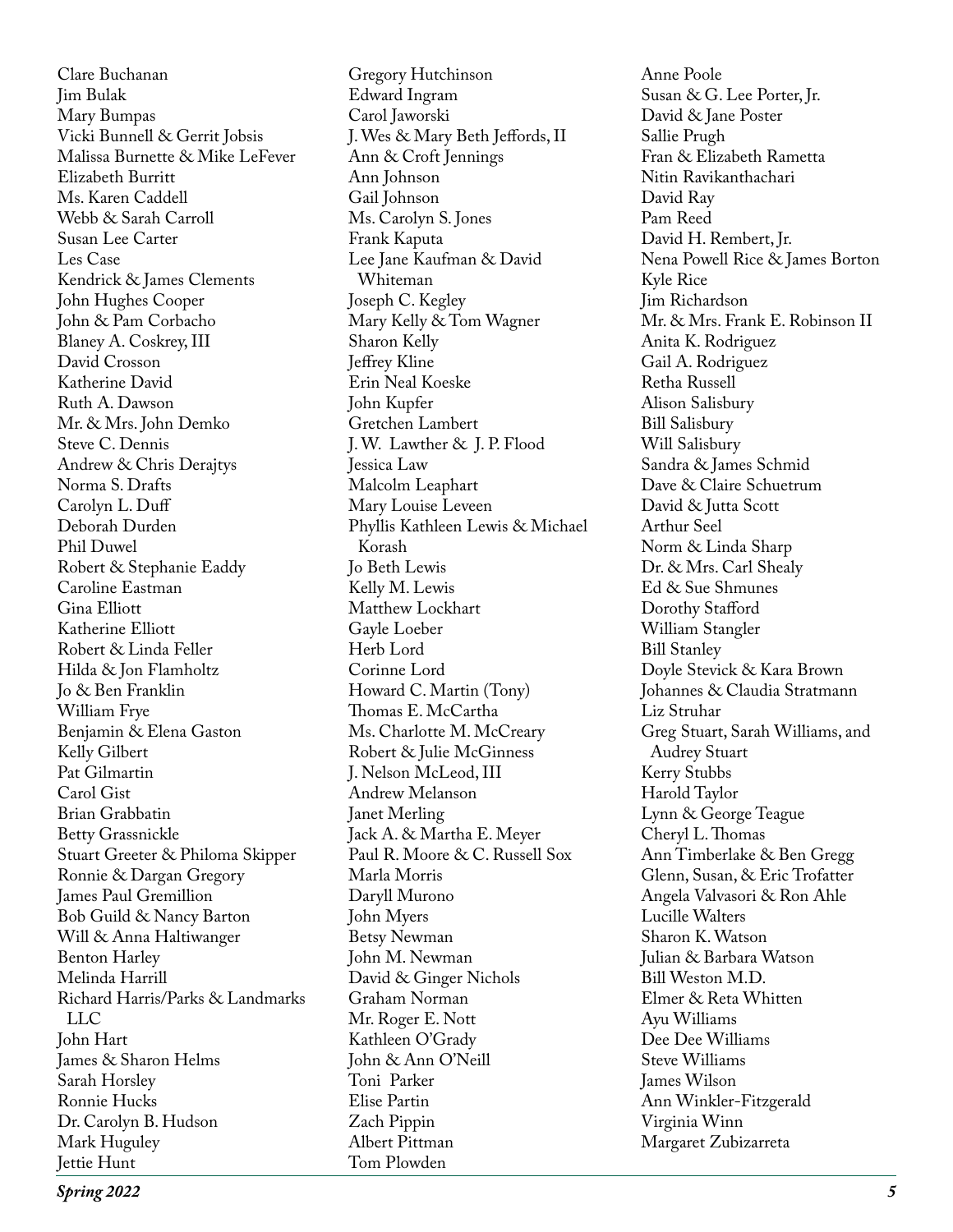# Manchester Farms should use sewer line

Manchester Farms is seeking changes to its permit to apply treated wastewater to property it owns along Horsepen Branch in Hopkins.

Manchester Farms processes 5 million pounds of quail a year. It is seeking a revision in permit requirements for nitrogen in sewage discharged to spray fields from numerical standards to monitoring and reporting nitrogen levels.

Friends of Congaree Swamp reviewed the draft permit and permit rationale for Manchester Farms to apply treated wastewater.

The spray fields flank Horsepen Branch. Horsepen Branch is a tributary of Cabin Branch, which joins Myers Creek before Myers Creek empties into Cedar Creek and Congaree National Park at Bannister Bridge.

The S.C. Department of Health and Environmental Control lists Cedar Creek as impaired for macroinvertebrates and bacterial water quality.

As discussed in the permit and rationale, groundwater under one of the spray fields is contaminated and the spray field has been inactivated, while the groundwater at a second spray field has a history of violations for nitrate.

A 2015 draft permit held out the possibility of connecting to Richland County's proposed sewer line (to run along the edge of the property fronting Lower Richland Boulevard) to the Eastover Wastewater Treatment Plant with an option to waive the requirement if compliance with total nitrogen standards in the permit could be met.

That sewer line was completed along Manchester Farms' property in late 2020 and Manchester Farms now has the opportunity to connect to the sewer line, rather than continue to spray treated wastewater on land. DHEC unfortunately waived the requirement to connect to the new sewer line since groundwater nitrogen levels have steadily declined.

Though improvements have occurred on site, it's dismaying to see other private/ public treatment plants now connected to the sewer line, while Manchester chooses not to do so.

We noted that the permit allows land application within 200 feet of Horsepen Branch and we instead requested a 300-foot buffer, which would provide superior water quality protection to Horsepen Branch.

As long as groundwater remains contaminated at any of the application sites, it threatens private wells and contributes to the degradation of water quality in Congaree National Park's watershed.

We recommend application should be phased out now that a hook-up to the Richland County sewer line is available.

## Grego

#### *continued from page 2*

park partners, but were always a poor fit for Friends of Congaree Swamp with its roots in advocacy. Inevitably, the Friends board would decline to participate in partnership agreements.

The climate changed after a scathing 2019 Office of Inspector General audit of these partnership agreements between national parks and Friends groups.

The audit found abuses in use of Friends' donations by the National Park Service, including lack of oversight of funds, poor tracking and reporting of funds, unclear policy on the use of funds, and an uncertain accounting of Friends groups and their status.

As part of a response to the audit report, the park service resolved to accept donations and services only from non-profits that had formal philanthropic partnership

agreements. That meant Friends groups like ours that had avoided formal agreements were required to negotiate with the National Park Service.

We were presented with a simplified agreement, but still found some aspects onerous.

 Fortunately, the park service negotiated in good will, and we found that some of our concerns were misplaced, while we could address others by proposing modifications to the

*Continued on page 7*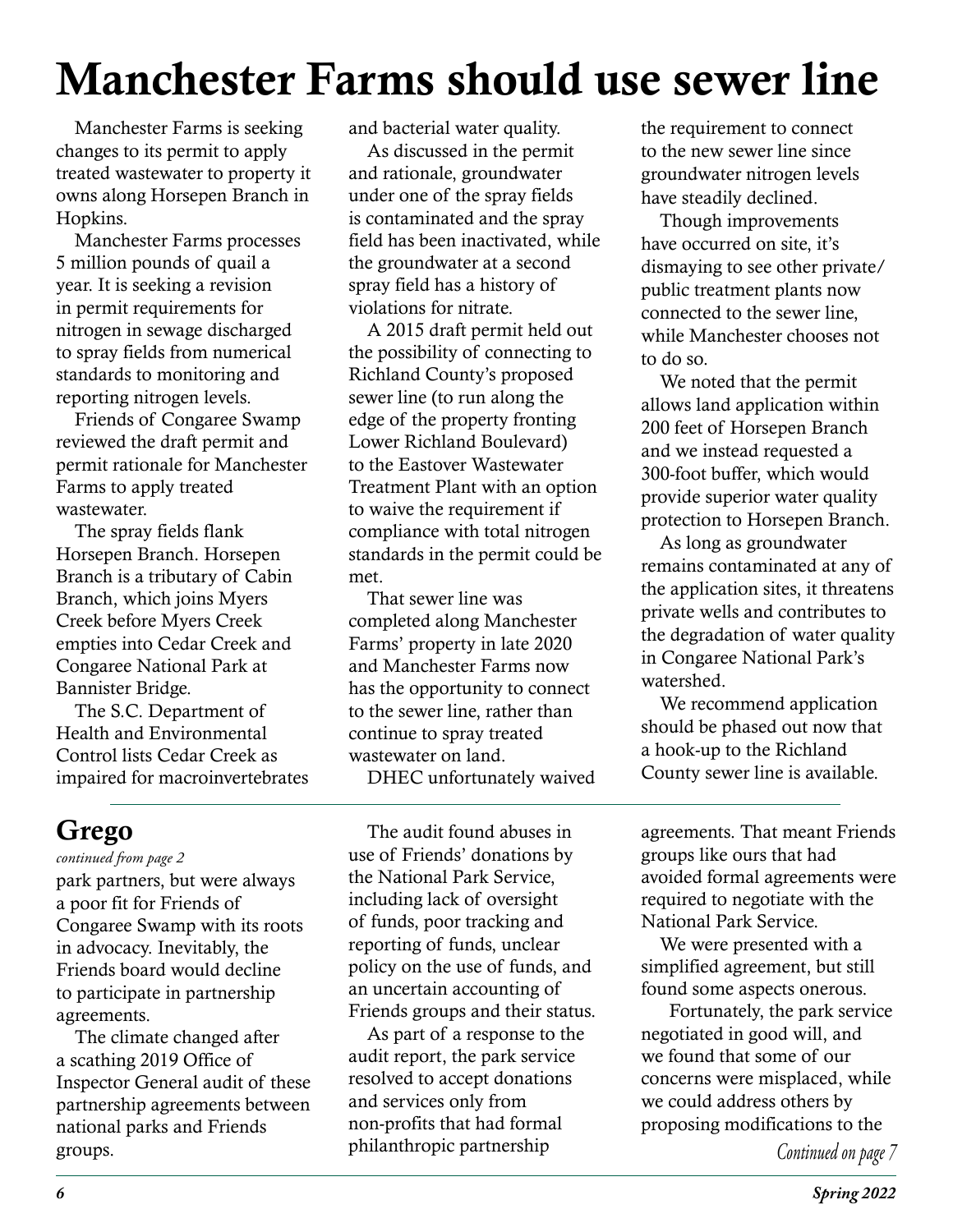## Save the date

*continued from page 1*

Friends of Congaree Swamp members will meet at Bates Bridge landing along U.S. 601 at 9:30 a.m. to collect trash at the Congaree River boat ramp, parking lot and access road.

This is one of our required semiannual clean-ups as part of the Adopt-a-Waterway program sponsored by Keep the Midlands Beautiful. National Trails Day is sponsored by the American Hiking Society.

Keep the Midlands Beautiful will provide trash pickers, trash bags, gloves, etc. and we will use the dumpster on site to dispose of non-recyclables. Light hiking boots, plenty of

water, sun protection and a snack are recommended.

We will likely bird along Fork Swamp Trail afterwards.

#### Kingsnake Trail Hike

We will visit sites near Kingsnake Trail on Saturday, June 11.

On previous hikes along Kingsnake Trail, we have visited the Moccasin Pond and Fishhook Slough bald cypress, Cooner's Mound and the Tear Pond Cherrybark Oak.

This hike along Kingsnake Trail and Fishhook Slough will revisit some of those sites, while including stops by a couple of the largest American Holly and Swamp Cottonwood measured in the park. Other highlights

could include Lost Lake, an active beaver lodge and a still site, time permitting.

Meet at the South Cedar Creek Parking Lot at 9 a.m.. Some parts of the hike will be off-trail through dense switch cane.

Sturdy hiking boots should suffice; bring insect repellant, snack or lunch, and plenty of water.

This outing is solely for members of Friends of Congaree Swamp and will be limited to 20 participants.

To sign up for either of these activities, contact John Grego at friendsofcongareeswamp@ gmail.com or 803-331-3366.

# Grego

*continued from page 6*

document.

Specifically, we found that restrictions on lobbying federal agencies did not apply to our typical advocacy efforts, that we were able to maintain the editorial independence of this

# Champion

### *continued from page 1*

the earth's surface.

The dimensions of the big overcup oak are 288 inches of circumference at 4 ½ feet off the ground (or 24 feet, and exceeding the current champ's circumference of 19 feet by a whopping 5 feet), 113 feet tall, newsletter, and that we could maintain an independent Friends agenda on activities not specifically related to the park.

As part of the agreement, we will coordinate with the park on a work plan each year.

The work plan does not cover all Friends activities, but does

and with an average crown spread of 108 feet for a total of 428 points.

For championship determination, points are assigned for each inch of circumference, each foot of height, and for every four feet of average crown spread.

Since points are weighted more towards girth than height, include goals for some of the park's projects, and allows us to advocate for favorite Friends projects to be placed on the front burner.

Though we do not anticipate issues, either party can withdraw from the agreement if difficulties arise.

many Congaree trees are at a competitive disadvantage because crowded growing conditions there result in trees putting out more vertical growth for sunlight.

The current national champion overcup oak, with 464 points, is located in a stream bottom in eastern Virginia.